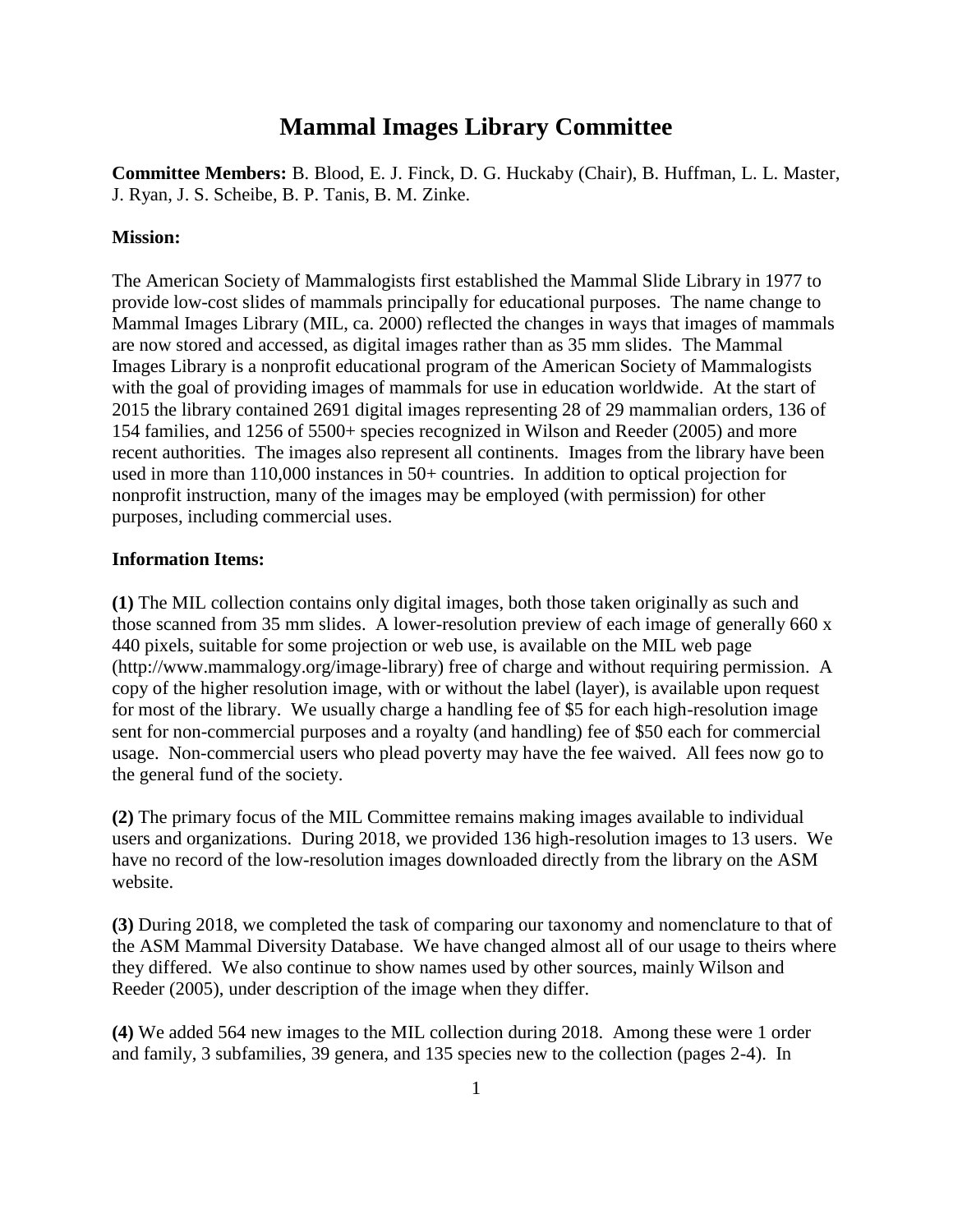addition, we recognized some new taxa and lumped others, most notably Erinaceomorpha and Soricomorpha into Eulipotyphla, which brings the respective totals to 27 orders, 154 families, 804 genera, and 1738 species. These images include six genera and eleven species newly described or recognized since Wilson and Reeder (2005).

**(5)** At the end of 2018, the MIL collection lacked images of 10 families, and ca. 73% of the 6495 species (pages 4-8) recognized in the ASM Mammal Diversity Database (https://mammaldiversity.org/). We encourage all interested parties to consider contributing their high-quality images to the MIL. Please review our holdings on the MIL web page (http://www.mammalogy.org/image-library) to determine if some images from your personal collection could improve the scope and quality of the collection. Anyone interested in submitting images should contact the committee chair.

**(6)** Starting in 2012, we have provided mammal image postings on Mondays and Thursdays for ASM's Facebook, Google+, and Twitter (search for #MondayMammal and #MammalTrivia on our social media accounts).

**(7)** During 2018, no one joined or left the committee.

**(8)** This committee thanks the Department of Biological Sciences, California State University, Long Beach, for providing computer services and an office for the chair of this committee, without which maintenance of the library would have been much more difficult. These services include the use of a desk computer and advice and work by a computer technician.

#### **TAXA ADDED TO THE MIL DURING 2018**

Those with an asterisk are newly named or recognized since Wilson and Reeder (2005)

#### **Orders, families, and subfamilies**

| Notoryctemorphia/Notoryctidae | Petromyscinae |
|-------------------------------|---------------|
|                               |               |

2. Peroryctinae

- 4. Pseudocheirinae
- **Genera**

- 1. *Aepeomys*
- 2. *Burramys*
- 3. *Cassistrellus*\*
- 4. *Chibchanomys*
- 5. *Chilomys*
- 6. *Cricetomys*
- 7. *Cystophora*
- 8. *Desmodillus*
- 9. *Diplomesodon*
- 10. *Dorcopsis*
- 11. *Eremitalpa*
- 12. *Ichthyomys*
- 13. *Lophuromys*
- 14. *Macroderma*
- 15. *Mastomys*
- 16. *Neomicroxus*\*
- 17. *Nephelomys*\*
- 18. *Notiosorex*
- 19. *Notoryctes*
- 20. *Palawanosorex*\*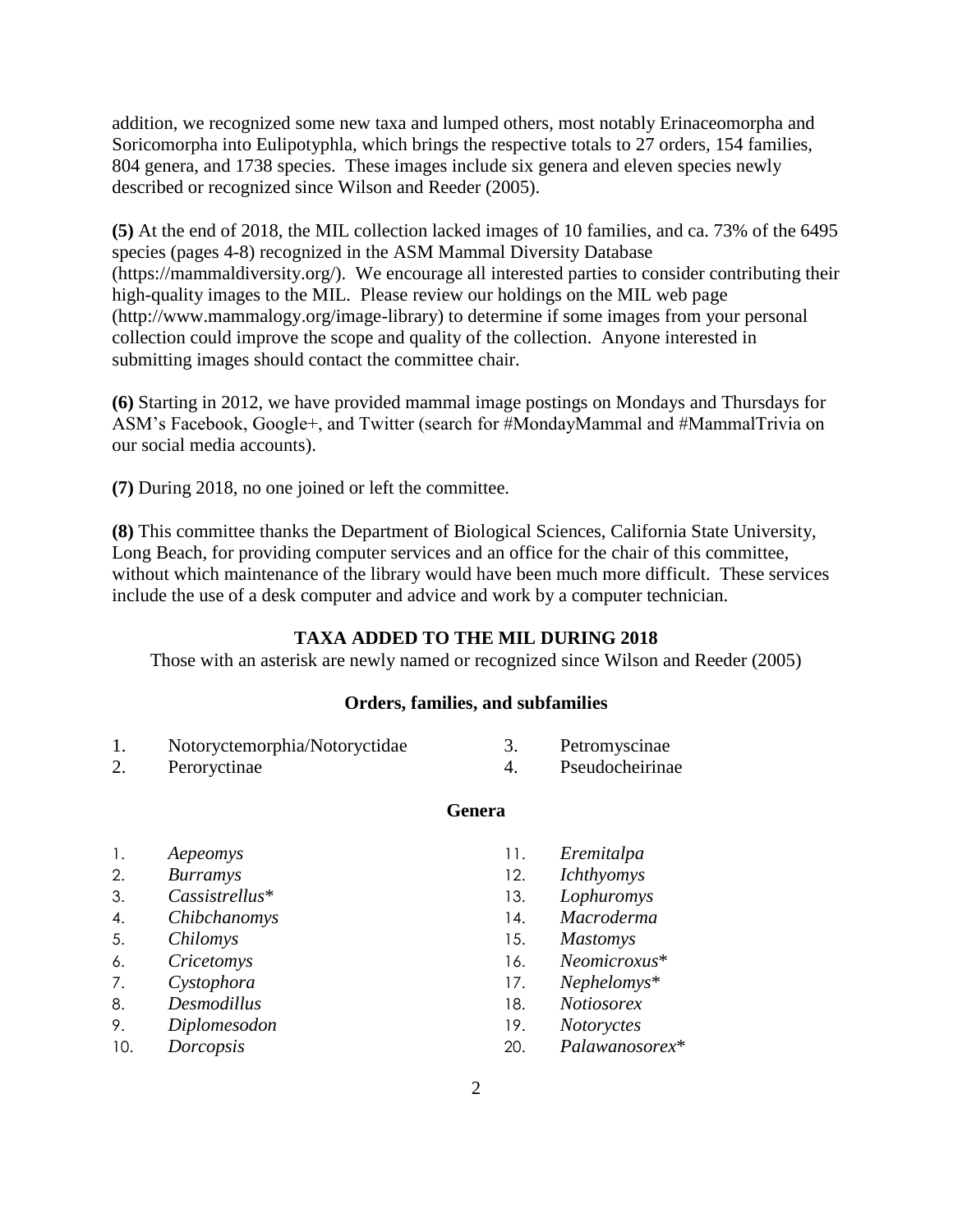- 21. *Paragalago*\*
- 22. *Paraechinus*
- 23. *Parantechinus*
- 24. *Peroryctes*
- 25. *Petromyscus*
- 26. *Petrosaltator*\*
- 27. *Phascogale*
- 28. *Pseudocheirus*
- 29. *Rhipidomys*
- 30. *Setifer*
- 31. *Stenonycteris*
- 32. *Strigocuscus*
- 33. *Syconycteris*
- 34. *Thallomys*
- 35. *Thomasomys*
- 36. *Tympanoctomys*
- 37. *Zaglosus*
- 38. *Ziphius*

#### **Species**

- 1. *Aepeomys reigi*
- 2. *Ailurops furvus*
- 3. *Antechinus agilis*
- 4. *Antechinus swainsonii*
- 5. *Atelerix algirus*
- 6. *Bettongia gaimardi*
- 7. *Bettongia lesuer*
- 8. *Bettongia tropica*
- 9. *Burramys parvus*
- 10. *Cassistrellus dimissus*
- 11. *Castor fiber*
- 12. *Cavia porcellus*
- 13. *Cephalopus spadix*
- 14. *Cercopithecus hamlyni*
- 15. *Chaetodipus formosus*
- 16. *Chibchanomys trichotis*
- 17. *Chilomys fumeus*\*
- 18. *Cricetomys ansorgei*
- 19. *Cricetomys gambianus*
- 20. *Crocidura palawanensis*
- 21. *Crocidura russula*
- 22. *Cryptotis parvus*
- 23. *Cryptotis tamensis*
- 24. *Ctenomys mendocinus*
- 25. *Cystophora cristata*
- 26. *Dasyurus geoffroii*
- 27. *Dasyurus hallucatus*
- 28. *Dendrolagus goodfellowi*
- 29. *Dermanura watsoni*
- 30. *Desmodillus auricularis*
- 31. *Didelphis aurita*
- 32. *Diplomesodon pulchellum*
- 33. *Dorcopsis hageni*
- 34. *Dorcopsis muelleri*\*
- 35. *Elephantulus brachyrhynchus*
- 36. *Elephantulus edwardii*
- 37. *Elephantulus pilicaudus*\*
- 38. *Elephantulus rupestris*
- 39. *Epomophorus gambianus*
- 40. *Eremitalpa granti*
- 41. *Erinaceus roumanicus*
- 42. *Erophylla sezekorni*
- 43. *Eulemur albifrons*
- 44. *Eumops perotis*
- 45. *Galea musteloides*
- 46. *Gerbilliscus vallinus*
- 47. *Giraffa angolensis*\*
- 48. *Ichthyomys pittieri*
- 49. *Isoodon macrourus*
- 50. *Lemniscomys zebra*
- 51. *Lophuromys verhageni*
- 52. *Macroderma gigas*
- 53. *Macroscelides flavicaudatus*\*
- 54. *Macroscelides micus*\*
- 55. *Marmosa isthmica*\*
- 56. *Marmosa murina*
- 57. *Marmosa zeledoni*\*
- 58. *Martes flavigula*
- 59. *Mastomys natalensis*
- 60. *Myotis vivesi*
- 61. *Neacomys tenuipes*
- 62. *Neomicroxus bogotensis*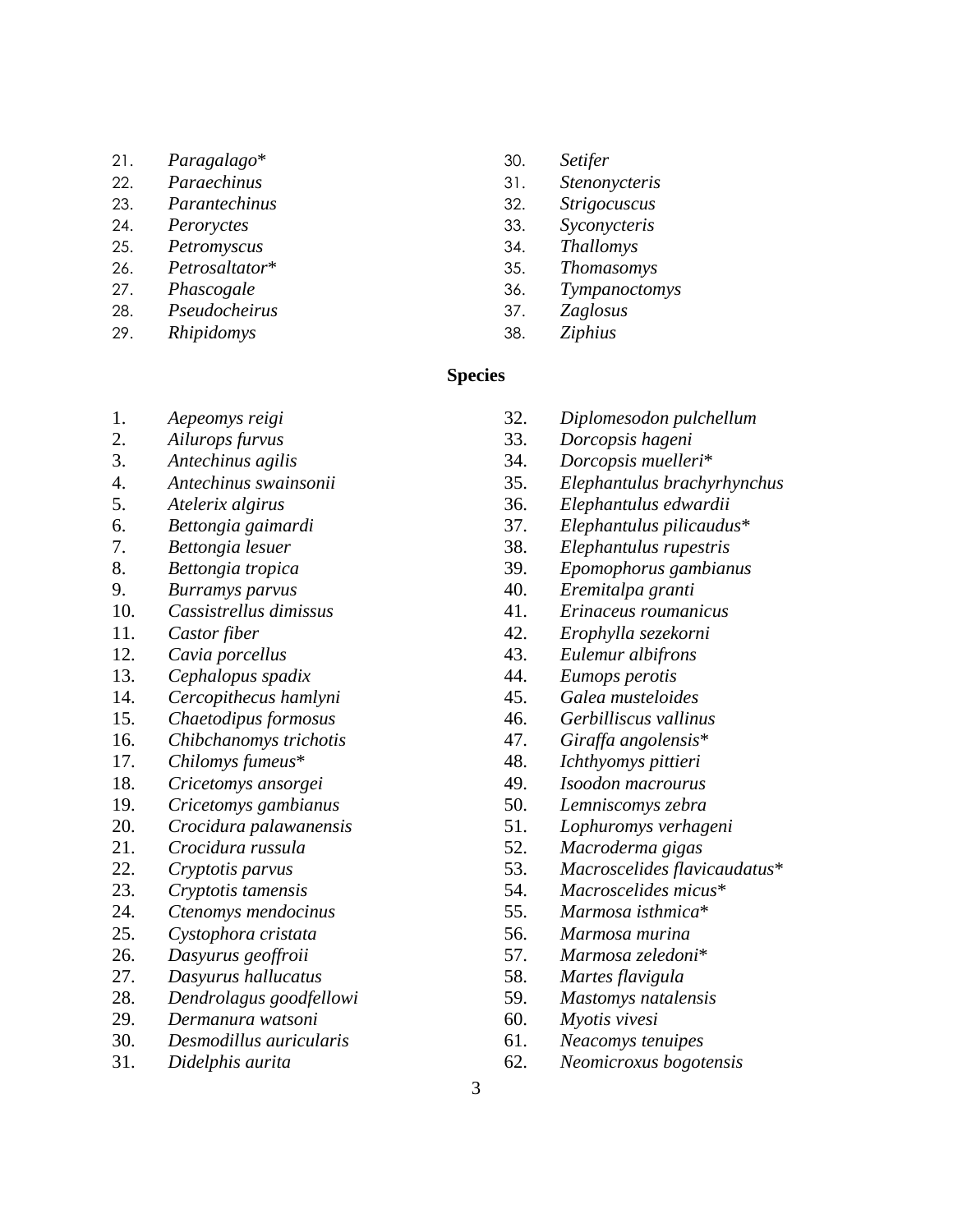- 63. *Nephelomys meridensis*
- 64. *Notiosorex crawfordi*
- 65. *Nycticebus menagensis*\*
- 66. *Nycticebus pygmaeus*
- 67. *Nyctimene robinsoni*
- 68. *Ochotona gloveri*
- 69. *Ochotona hyperborea*
- 70. *Oecomys cf. flavicans*
- 71. *Onychogalea unguifera*
- 72. *Osphranter antilopinus*
- 73. *Osphranter bernardus*
- 74. *Palawanosorex muscorum*\*
- 75. *Paragalago orinus*
- 76. *Perameles gunii*
- 77. *Paraechinus aethiopicus*
- 78. *Parantechinus apicalis*
- 79. *Peromyscus sejugis*
- 80. *Peropteryx kappleri*
- 81. *Peroryctes raffrayana*
- 82. *Petaurus australis*
- 83. *Petaurus gracilis*
- 84. *Petaurus norfolcensis*
- 85. *Petrogale concinna*
- 86. *Petrogale lateralis*
- 87. *Petrogale persephone*
- 88. *Petrogale wilkinsi*
- 89. *Petromyscus collinus*
- 90. *Petrosaltator rozeti*
- 91. *Phalanger ornatus*
- 92. *Phascogale calura*
- 93. *Plecotus macrobullaris*
- 94. *Propithecus tatersalli*
- 95. *Pseudocheirus occidentalis*
- 96. *Pseudocheirus peregrinus*
- 97. *Pteropus dasymallus*
- 98. *Pteropus livingstoni*
- 99. *Pteropus lylei*
- 100. *Pteropus niger*
- 101. *Pteropus poliocephalus*
- 102. *Pteropus pumilus*
- 103. *Redunca arundinum*
- 104. *Rhabdomys delictus*
- 105. *Rhipidomys couesi*
- 106. *Rhipidomys fulviventer*
- 107. *Rhynchocyon cirnei*
- 108. *Rhynchocyon udzungwensis*\*
- 109. *Saimiri oerstedii*
- 110. *Scapanus latimanus*
- 111. *Sciurus variegatoides*
- 112. *Setifer setosus*
- 113. *Sigmodon alstoni*
- 114. *Sigmodon hirsutus*
- 115. *Sminthopsis douglasi*
- 116. *Sorex minutissimus*
- 117. *Sorex tenellus*
- *118. Sorex unguiculatus*
- 119. *Stenella coeruleoalba*
- 120. *Stenonycteris lanosus*
- 121. *Strigocuscus celebensis*
- 122. *Suncus etruscus*
- 123. *Syconycteris australis*
- 124. *Sylvilagus nuttallii*
- 125. *Tadarida aegyptiaca*
- 126. *Thallomys paedulcus*
- 127. *Thomasomys hylophilus*
- 128. *Trichosurus caninus*
- 129. *Tupaia javanica*
- 130. *Tupaia palawanensis*
- 131. *Tympanoctomys barrerae*
- 132. *Viverra tangalunga*
- 133. *Vulpes ferrilata*
- 134. *Zaglosus bruijni*
- 135. *Ziphius cavirostris*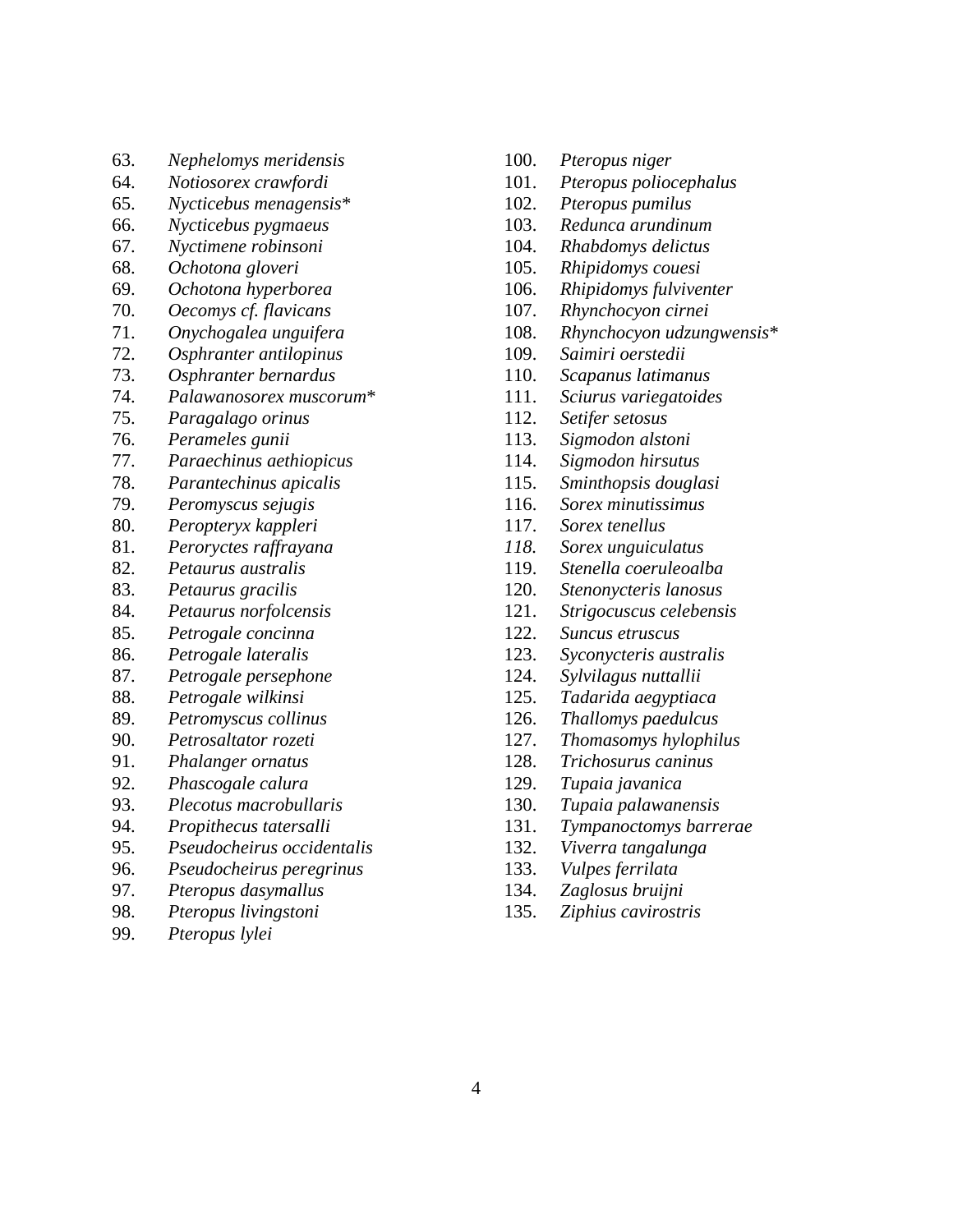# **DESIDERATA LIST, 31 DECEMBER 2018**

# **MAMMAL IMAGES LIBRARY**

# **AMERICAN SOCIETY OF MAMMALOGISTS**

The following taxa are not represented in the library.

### **Families and subfamilies**

The MIL does not have images of any member of these families:

- 1. Cetotheriidae (Artiodactyla): *Caperea marginata*, Pygmy Right Whale
- 2. Cistugidae (Chiroptera) formerly in Vespertilionidae: *Cistugo*, wing-gland bats
- 3. Diatomyidae (Rodentia): *Laonastes aenigmamus,* Laotian Rock-rat or Kha-nyou
- 4. Iniidae (Artiodactyla): *Inia*, Amazon river dolphins
- 5. Pontoporiidae (Artiodactyla): *Pontoporia blainvillei*, Franciscana
- 6. Potamogalidae (Afrosoricida) formerly in Tenrecidae:

*Potamogale velox*, Giant Otter Shrew

# **Micropotamogale, otter shrews**

- 7. Rhinopomatidae (Chiroptera): *Rhinopoma*, mouse-tailed bats
- 8. Sminthidae formerly Sicistidae (Rodentia) formerly in Dipodidae: *Sicista*, birch mice
- 9. Thryonomyidae (Rodentia): *Thryonomys*, cane rats
- 10. Zenkerellidae (Rodentia) formerly in Anomaluridae: *Zenkerella insignis*, Cameroon Scaly-tail

The MIL does not have images of any member of these subfamilies.

- 1. Dactylomyinae (Rodentia: Echimyidae): *Dactylomys*, bamboo rats *Kannabateomys amblyonyx*, Atlantic Bamboo Rat
	- *Olallamys*, olalla rats
- 2. Delanymyinae (Rodentia: Nesomyidae): *Delanymys brooksi*, Delany's Swamp Mouse
- 3. Echimyinae (Rodentia: Echimyidae): six genera of spiny rats
- 4. Echymiperinae (Peramelemorphia: Peramelidae)

*Echymipera*, New Guinean spiny bandicoots

## **Microperoryctes, bandicoots**

# **Rhynchomeles prattorum, Seram Bandicoot**

- 5. Euchoreutinae (Rodentia: Dipodidae): *Euchoreutes naso*, Long-eared Jerboa
- 6. Geogalinae (Afrosoricida: Tenrecidae) *Geogale aurita*, Large-eared Tenrec
- 7. Helictidinae (Carnivora: Mustelidae): *Melogale*, ferret-badgers
- 8. Hyladelphinae (Didelphimorphia: Didelphidae): *Hyladelphys kalinowskii*, Kalinowski's Mouse Opossum
- 9. Leimycomyinae (Rodentia: Muridae): *Leimacomys buttneri*, Büttner's African Forest Mouse
- 10. Lophiomyinae (Rodentia: Cricetidae): *Lophiomys imhausi*, Maned Rat
- 11. Myadinae (Carnivora: Mephitidae): *Mydaus* (Mustelidae), stink badgers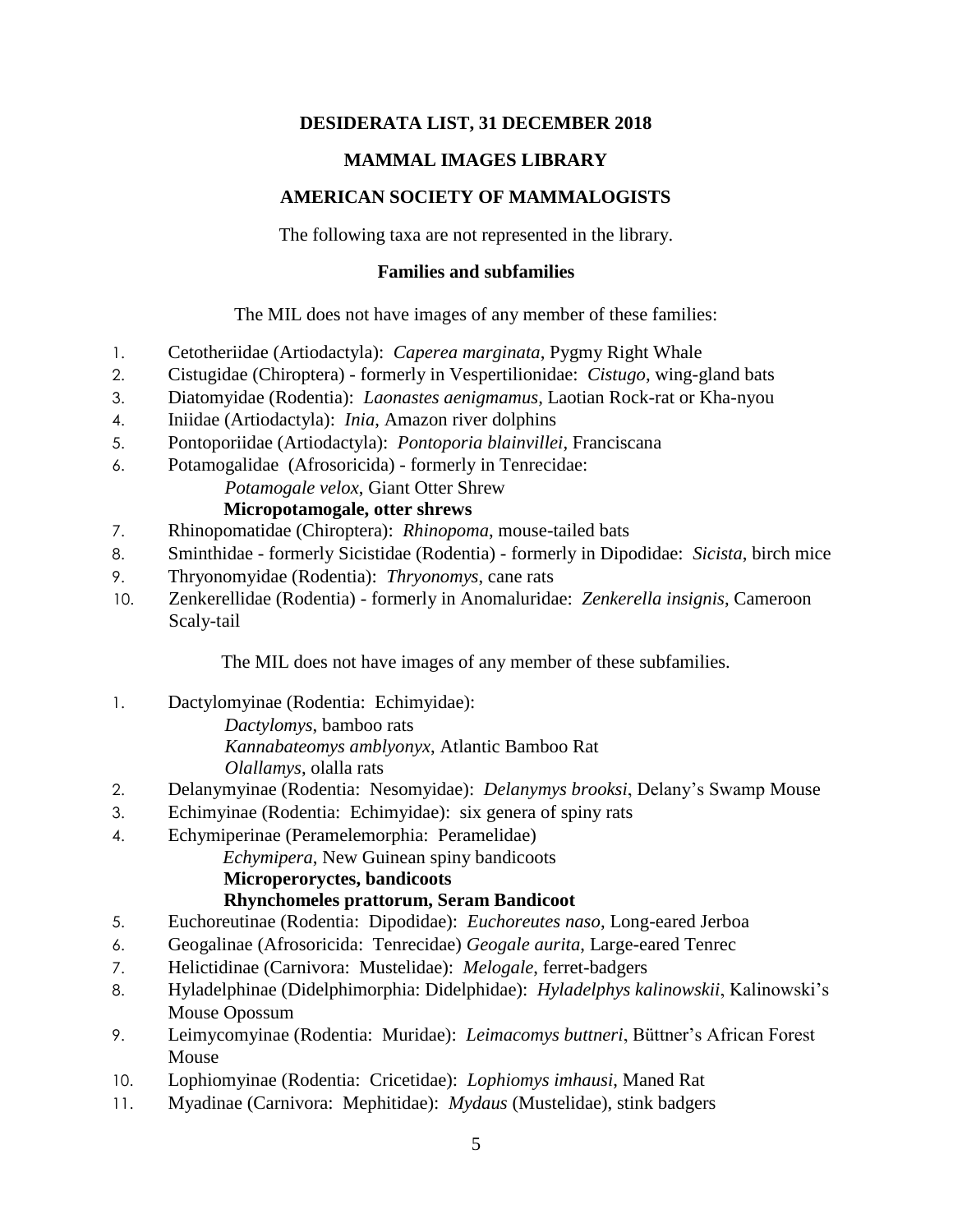- 12. Mystromyinae (Rodentia: Nesomyidae): *Mystromys albicaudatus*, African White-tailed Rat
- 13. Sciurillinae (Rodentia: Sciuridae): *Sciurillus pusillus*, Neotropical Pygmy Squirrel
- 14. Tomopeatinae (Chiroptera: Molossidae): *Tomopeas ravus*, Blunt-eared Bat
- 15. Uropsilinae (Eulipotyphla: Talpidae): *Uropsilus*, shrew moles

# **Other Genera**

Genera not in the families or subfamilies above nor in either Rodentia or Chiroptera that are not represented in the MIL. Monotypic genera have the species given.

# **Afrosoricida**

- 1. *Calcochloris* (Chrysochloridae), golden moles
- 2. *Carpitalpa arendsi* (Chrysochloridae), Arend's Golden Mole
- 3. *Chlorotalpa* (Chrysochloridae), golden moles
- 4. *Chrysochloris* (Chrysochloridae), golden moles
- 5. *Cryptochloris* (Chrysochloridae), golden moles
- 6. *Neamblysomus* (Chrysochloridae), golden moles
- 7. *Oryzorictes* (Tenrecidae), rice tenrecs

# **Artiodactyla**

- 1. *Arabitragus jayakari* (Bovidae), Arabian Tahr
- 2. *Berardius* (Ziphiidae), beaked whales
- 3. *Feresa attenuata* (Delphinidae), Pygmy Killer Whale
- 4. *Hyperoodon* (Ziphiidae), bottlenose whales
- 5. *Indopacetus pacificus* (Ziphiidae), Tropical Bottlenose Whale
- 6. *Lagenodelphis hosei* (Delphinidae), Fraser's Dolphin
- 7. *Neophocaena phocaenoides* (Phocoenidae), Finless Porpoise
- 8. *Orcaella brevirostris* (Delphinidae), Irrawady Dolphin
- 9. *Peponocephala electra* (Delphinidae), Melon-headed Whale
- 10. *Sotalia fluviatilis* (Delphinidae), Tucuxi
- 11. *Sousa* (Delphinidae), humbacked dolphins

## **Carnivora**

- 1. *Cynogale bennettii* (Viverridae), Otter Civet
- 2. *Bdeogale* (Carnivora: Herpestidae), mongooses
- 3. *Diplogale hosei* (Viverridae), Hose's Palm Civet
- 4. *Dologale dybowskii* (Herpestidae), Pousargues's Mongoose
- 5. *Dusicyon australis* (Canidae), Falkland Islands Wolf
- 6. *Eupleres goudotii* (Eupleridae), Falanouc
- 7. *Histriophoca fasciata* (Phocidae), Ribbon Seal
- 8. *Ictonyx* (Mustelidae), polecats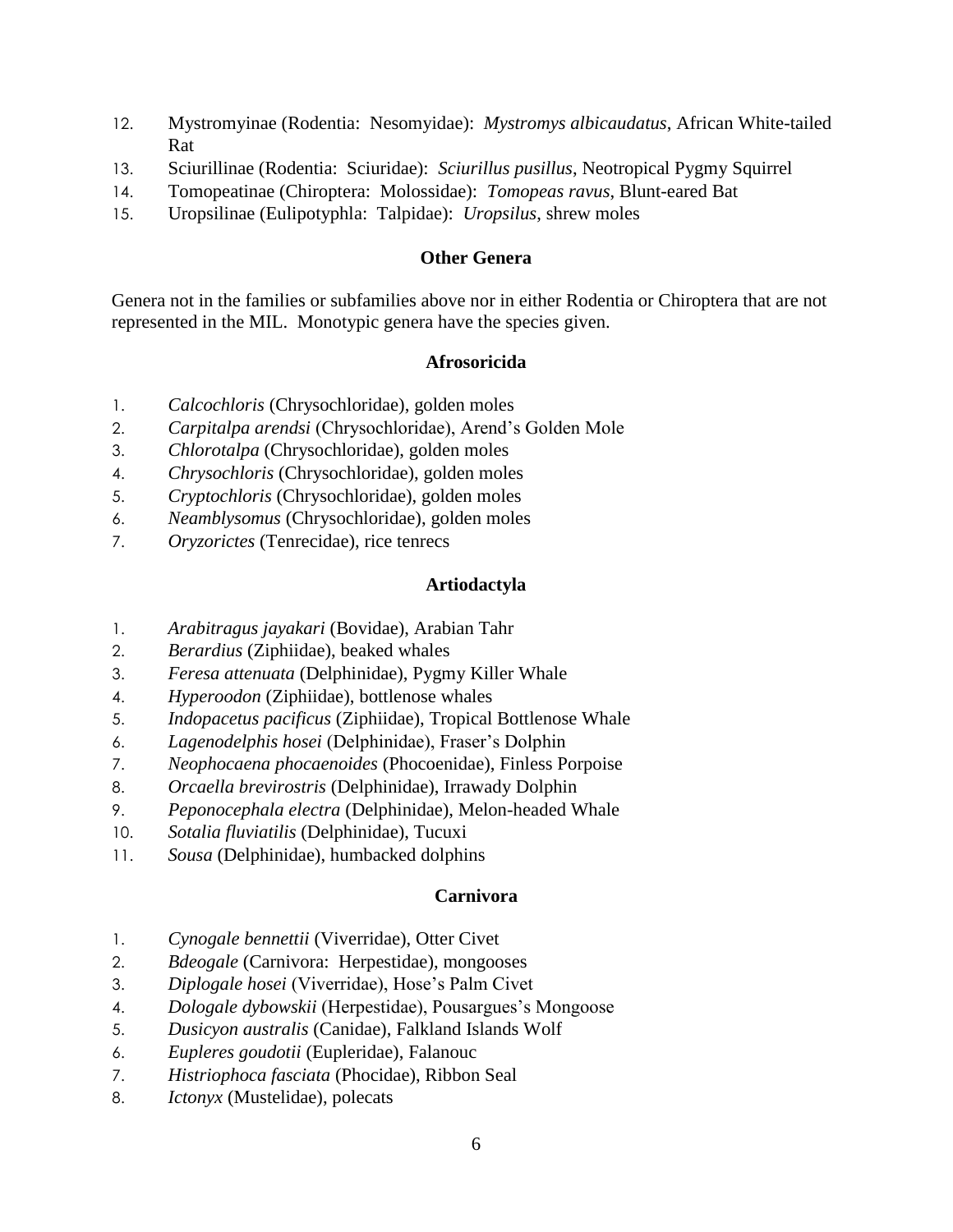- 9. *Liberiictis kuhni* (Herpestidae), Liberian Mongoose
- 10. *Lyncodon patagonicus* (Mustelidae), Patagonian Weasel
- 11. *Macrogalidia musschenbroekii* (Viverridae), Sulawesi Palm Civet
- 12. *Monachus monachus* (Phocidae), Mediterranean Monk Seal
- 13. *Phocarctos hookeri* (Otariidae), New Zealand Sea Lion
- 14. *Poecilogale albinucha* (Mustelidae), African Striped Weasel
- 15. *Poiana* (Viverridae), linsangs
- 16. *Profelis aurata* (Felidae), African Golden Cat
- 17. *Rhynchogale melleri* (Herpestidae), Meller's Mongoose
- 18. *Salanoia concolor* (Eupleridae), Brown-tailed Mongoose or Vontsira
- 19. *Xenogale naso* (Herpestidae), Long-nosed Mongoose

## **Dasyuromorphia**

- 1. *Dasycercus* (Dasyuridae), mulgaras
- 2. *Dasykaluta rosamondae* (Dasyuridae), Little Red Kaluta
- 3. *Murexia* (Dasyuridae), dasyures
- 4. *Myoictis* (Dasyuridae), dasyures
- 5. *Neophascogale lorentzi* (Dasyuridae), Speckled Dasyure
- 6. *Ningaui* (Dasyuridae), ningauis
- 7. *Phascolosorex* (Dasyuridae), marsupial shrews
- 8. *Pseudantechinus* (Dasyuridae), false antechinuses

# **Didelphimorphia**

- **1. Chacodelphys formosa, Pygmy Opossum**
- 2. *Lestodelphys halli*, Patagonian Opossum
- 3. *Tlacuatzin*, mouse opossums

# **Diprotodontia**

- 1. *Caloprymnus campestris* (Potoroidae), Desert Rat-kangaroo
- 2. *Distoechurus pennatus* (Acrobatidae), Feather-tailed Possum
- 3. *Dorcopsulus* (Macropodidae), New Guinean forest mountain wallabies
- 4. *Petauroides* (Pseudocheiridae), greater gliders
- 5. *Petropseudes dahli*, (Pseudocheiridae), Rock-haunting Ringtail
- 6. *Pseudochirulus*, (Pseudocheiridae), ringtails
- 7. *Wyulda squamicaudata* (Phalangeridae), Scaly-tailed Possum

# **Eulipotyphla**

- 1. *Anourosorex* (Soricidae), mole shrews
- 2. *Atopogale cubana* (Solenodontidae), Cuban Solenodon
- 3. *Chodsigoa* (Soricidae), shrews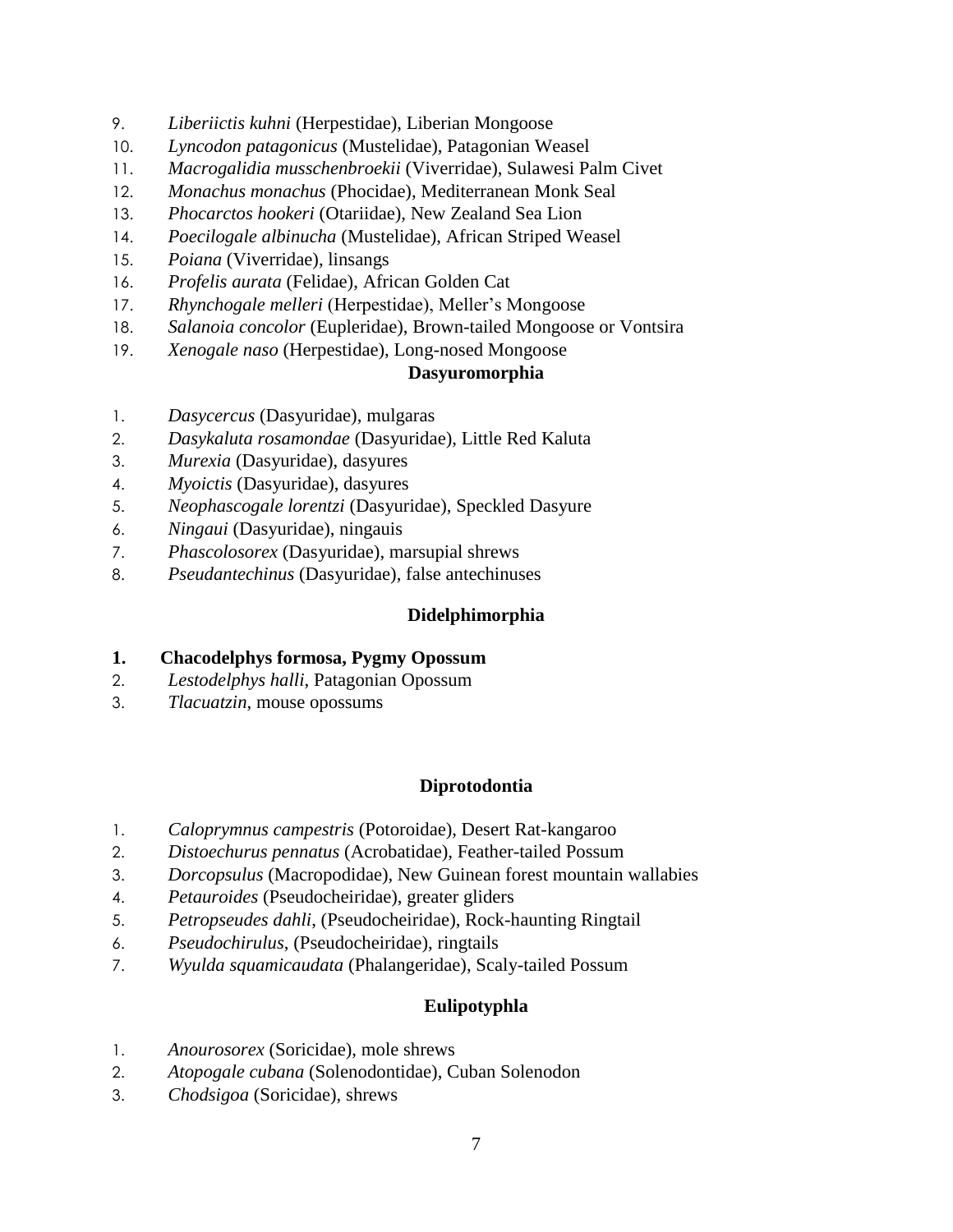- 4. *Congosorex* (Soricidae), Congo shrews
- 5. *Desmana moschata* (Talpidae), Russian Desman
- 6. *Dymecodon pilirostris* (Talpidae), True's Shrew Mole
- 7. *Euroscaptor* (Talpidae), moles
- 8. *Feroculus feroculus* (Soricidae), Kelaart's Long-clawed Shrew
- 9. *Galemys pyrenaicus* (Talpidae), Pyrenean Desman
- 10. *Hylomys* (Erinaceidae), gymnures
- 11. *Megasorex gigas* (Soricidae), Mexican Shrew
- 12. *Mesechinus* (Erinaceidae), hedgehogs
- 13. *Mogera* (Talpidae), moles
- 14. *Neohylomys hainanensis* (Erinaceidae), Hainan Gymnure
- 15. *Neotetracus sinensis* (Erinaceidae), Shrew Gymnure
- 16. *Oreoscaptor mizura* (Talpidae), Japanese Mountain Mole
- 17. *Paracrocidura* (Soricidae), large-headed shrews
- 18. *Podogymnura* (Erinaceidae), gymnures
- 19. *Ruwenzorisorex suncoides* (Soricidae), Ruwenzori Shrew
- 20. *Scaptochirus moschatus* (Talpidae), Short-faced Mole
- 21. *Scutisorex* (Soricidae), hero shrews
- 22. *Solisorex pearsoni* (Soricidae), Pearson's Long-clawed Shrew
- 23. *Soriculus nigrescens* (Soricidae), Himalayan Shrew
- 24. *Surdisorex* (Soricidae), mole shrews
- 25. *Sylvisorex* (Soricidae), forest shrews
- 26. *Urotrichus talpoides* (Talpidae), Japanese Shrew Mole

### **Lagomorpha**

- 1. *Caprolagus hispidus* (Leporidae), Hispid Hare
- 2. *Nesolagus* (Leporidae), striped rabbits
- 3. *Pentalagus furnessi* (Leporidae), Amami Rabbit
- 4. *Poelagus marjorita* (Leporidae), Bunyoro Rabbit

### **Peramelemorphia**

- 1. *Echymipera* (Peramelidae), bandicoots
- 2. *Microperoryctes* (Peramelidae), bandicoots
- 3. *Rhynchomeles prattorum* (Peramelidae), Seram Bandicoot

### **Pholidota**

*Manis*, Asian pangolins

### **Primates**

- 1. *Allocebus trichotis* (Cheirogaleidae), Hairy-eared Dwarf Lemur
- 2. *Brachyteles* (Atelidae), muriquis